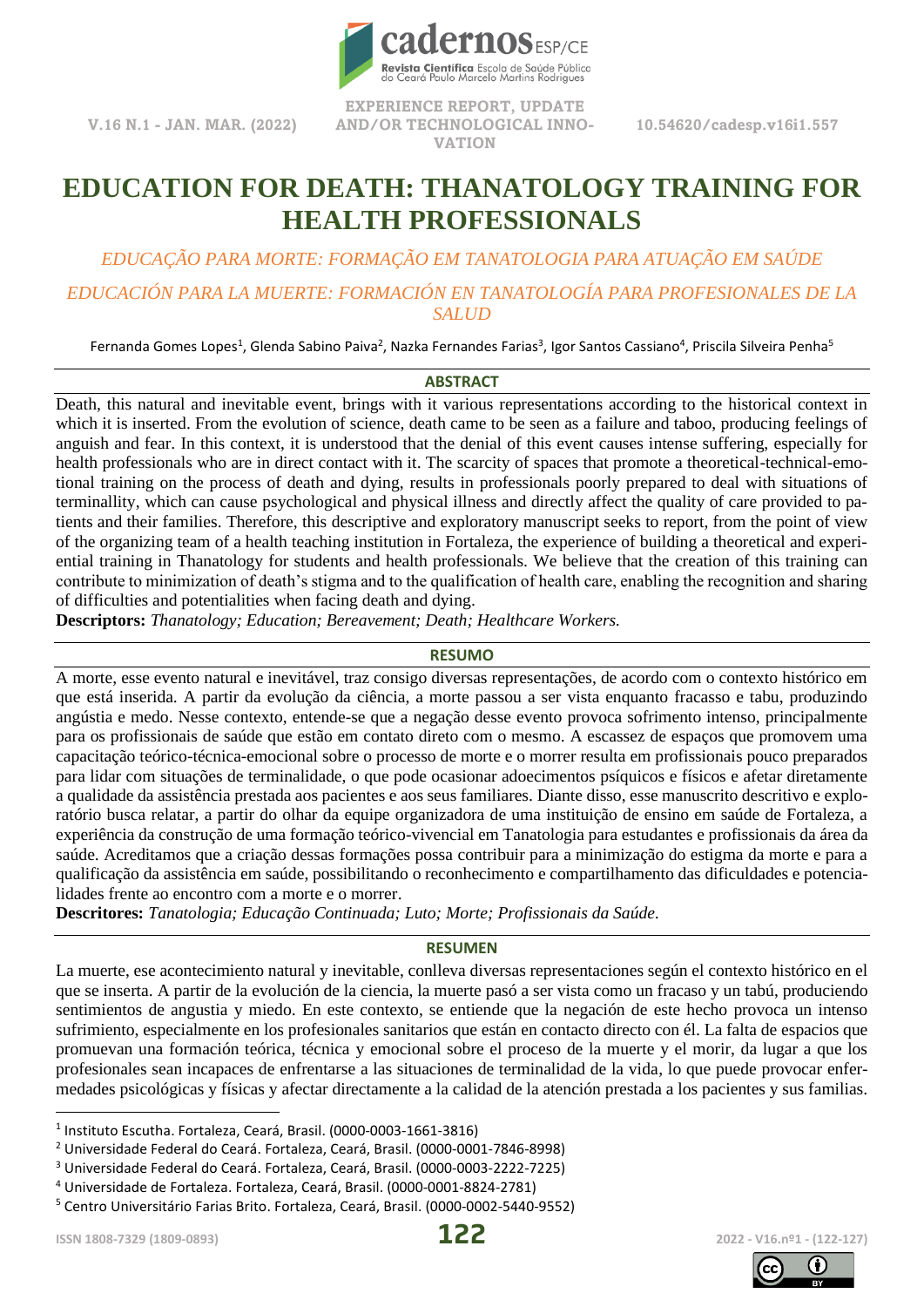Por lo tanto, este manuscrito descriptivo y exploratorio busca relatar, desde la perspectiva del equipo organizador de una institución de enseñanza de la salud en Fortaleza, la experiencia de construir una formación teórica y vivencial en Tanatología para estudiantes y profesionales de la salud. Creemos que la creación de este tipo de formación puede contribuir a minimizar el estigma de la muerte y para la cualificación de la atención sanitaria, permitiendo el reconocimiento y la puesta en común de las dificultades y potencialidades frente al encuentro con la muerte y el morir. **Descriptores:** *Tanatología; Educación Continua ;Aflicción; Muerte; Trabajadores de la Salud.*

### **INTRODUCTION**

eath, a natural and inevitable event, brings with it several representations throughout history and social context. Currently, in Western culture, it is seen as failure and taboo<sup>1</sup>, occupying a place of refusal and interdiction<sup>1</sup>,<sup>2</sup>, mobilizing discomfort and withdrawal. However, the denial of this inevitable fact causes suffering, especially for those who need to deal with its presence on a daily basis, such as health professionals. D

In this context, one can see the existing gap in the training of these professionals for a theoretical-technical and emotional preparation to deal with death and the dying process. This lack of training makes it impossible for them to create resources to deal with this distressing event, which can trigger psychological and physical illnesses and directly affect the quality of care provided to patients and their families.

Thus, the best way to deal with death is to invest in the creation of educational spaces for death². So, due to the scarcity of spaces for dialogue and construction for this theme in Brazil, especially in the context of Ceará, we propose, from a teaching institution in the city of Fortaleza/CE, the creation of training courses for professionals and students areas of health that deal with Thanatology. These theoretical and experiential trainings, with 120 hours of duration, aim to create safe spaces in which professionals and students in the area can have their sufferings validated and can learn theoretically and technically the best way to deal with the inevitability of death, with the patient-familyteam triad.

This experience report seeks, then, to discuss the importance of preparation to deal with the death process, through the presentation of the experience of organizing a Training Course in Thanatology.

## **METHOD**

This is an exploratory descriptive research, developed from an experience report about the performance of the training organizing team of a health education institution in Fortaleza/CE, with the participation of the direction, coordination and monitoring. The aforementioned institute was created in May 2017 and its mission is to promote attentive and critical care in assistance, research and teaching in the health area, through excellent education. The experience reported took place from May 2019 to April 2021, specifically from the opening of the Thanatology Training course.

## **RESULTS**

From the understanding that death is a taboo topic, still scarce in training processes, the importance of creating spaces for education for death is highlighted, as a necessary, emerging and urgent response. The lack of preparation of most health professionals is mainly due to the structuring of the curricula of undergraduate courses that overvalue the cure and technology, with little emphasis on the management of terminal situations3.

As a result, professionals can create emotional mechanisms that, in addition to "protecting" the bond with the patient, reflect the inability to deal with the fragility of their own existence and that of their loved ones. Therefore, in the expectation of undoing this emotional and theoretical barrier in relation to the process of dying and aiming at training health professionals for emerging and necessary issues in the current context, in May 2019, the initiative for studies focused on the area of Thanatology.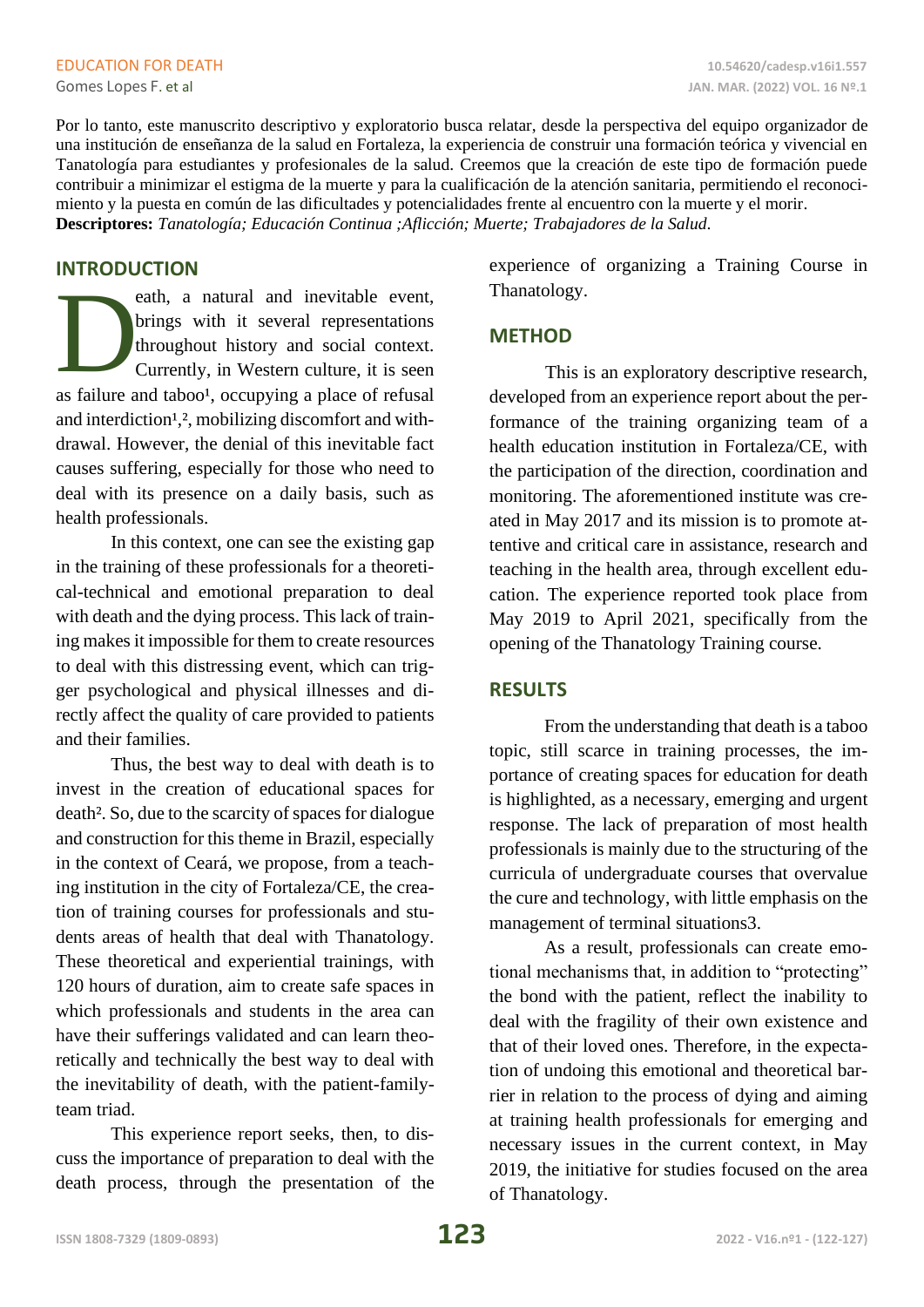The training in Thanatology aims to produce theoretical and technical knowledge for practice, but also to facilitate reflections and experiences about death in its various circumstances. In this way, they facilitate communication between the health team, patients and family members about this complex topic and the management with the care process in situations of terminality and grief.

The training classes take place once a month, with two thematic modules. Altogether, there are twenty-four modules, spread over twelve months, totaling a workload of 120 hours. The teaching team is made up of professionals who have training and experience in the area, so that they can provide not only consistent theoretical discussions, but also bring essential elements that are only learned through practice. In this way, the student has contact with complex discussions, which allow the expansion of a look at the processes of death and mourning.

The construction of the modules was carried out based on the apprehension of the main themes and discussions relevant to the area, seeking to address, in order of complexity, from the most basic elements to deeper and more specific questions. All modules are organized from a theoretical and experiential perspective, focusing not only on the transmission of theoretical and technical content, but providing the realization of listening spaces, dynamics, representations of clinical situations such as roleplays and discussions of real cases.

The structuring of the training grid includes: historical, cultural and philosophical aspects of death and dying; contemporary death education; formation and breaking of affective bonds; circumstances of death and types of mourning - understandings, forms of expression and confrontation; complications of grief; death and mourning in the different stages of the life cycle - childhood, adolescence, adulthood and old age; death and grief for the family and the health team; primary, secondary and tertiary interventions in grief; management with suicide - prevention, postvention and clinical management; handling in urgent and emergency situations; spirituality and religiosity in the approach to death and dying; palliative care and bioethics; communication from death to post-death. And, finally, we offer a specific module aimed only at practical experiences in the area.

Until March 2020, the classes were organized in the face-to-face mode, considering the complexity of the theme and the need for greater proximity to students. However, due to the emergence of the Covid-19 pandemic, following the recommendations of social isolation and physical distancing proposed by the World Health Organization (WHO)4, a new organization was demanded, with adaptations to new teaching-learning methodologies5. Since then, our teaching activities have remained strictly online.

Although the transition from the face-toface model to the remote model was not without its difficulties and limitations, we were surprised by the gains and benefits of this process. Thus, not only do we finish existing classes, but we also create new remote courses. And we intend to keep this teaching modality, even with the return to the classroom.

The first class was scheduled to take place in person from May 2019 to April 2020, with the participation of 24 students. Among those enrolled, graduate students and health professionals, such as psychologists and social workers, but also from other areas, such as law and journalism. The meetings were always full of exchanges and open discussions on the themes. The last month took place online, following the course schedule and, to complete the training, the students presented a case study involving the theme of grief.

With greater maturity in this new modality, the second class started in September 2020 and will be completed in August 2021, with 60 enrolled students, keeping the constant number of psychology students, but also including areas such as dentistry, occupational therapy, physical education and medicine. The third class is also in progress, from March 2021 to February 2022, with 61 students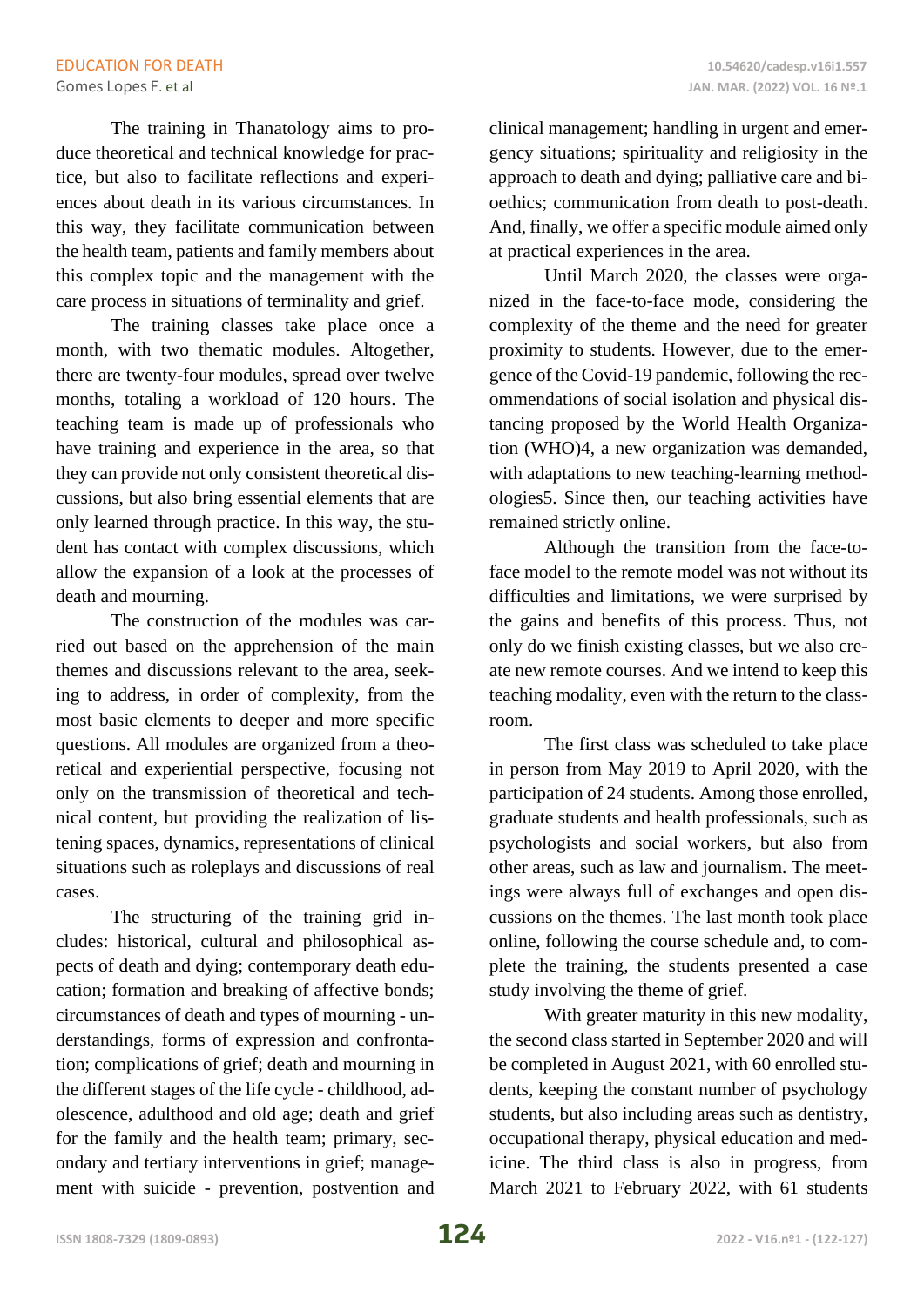enrolled, expanding to the areas of pharmacy, physiotherapy, nursing and nutrition. This variety of areas allows for in-depth theoretical discussions from different perspectives, with the richness that interdisciplinarity provides.

The migration from face-to-face to online mode required pedagogical adaptations to new needs, as explained below. The first impact was the increase in the number of students, which called us to expand the team, relying not only on teachers, but also on pedagogical monitoring by coordination and monitoring. Remote learning allowed us to overcome the barriers of Ceará, reaching all other states in Brazil. Since then, students have been highlighting the importance of this new modality, reinforcing the lack of learning spaces related to dying in their cities, especially in the countryside.

The need to organize the course load was perceived, with the inclusion of interactive activities, in an attempt to get closer to the impact of the teaching process for students. One of the resources used was the meaning version, of how each content approached reaches the students, through the production of individual texts, so that students could share what they learned and felt during the meeting, allowing not only the fixation of the content , but a better elaboration of what is uniquely felt when talking about the aspects of death and dying.

At the end of the course, as a product of this teaching process, we ask students to, as a group, produce a case study or the production of a care technology. The first allows students to exercise a clinical and contextualized approach, thinking about real situations based on the theories studied. The second allows them to produce a proposal for material that could become a reference for their practice or for other professionals, such as the creation of booklets, e-books, applications and other care resources. In this way, we provide the possibility of broadening the perspective of an interdisciplinary context for resources that can be adapted to different situations, and with constant feedback from students, we have realized that the course

allows for the advancement of their professional and personal development.

# **DISCUSSION**

The need to create training spaces that aim at theoretical and emotional training for the theme of death is evident6. Kovács<sup>7</sup> reveals that courses focused on this theme, since their inception, have fostered the intersection between pedagogical and therapeutic aspects, as they focus on cognitive and psychological preparation. It also highlights that only didactic courses can increase students' anxiety because there is no space to be careful with emerging feelings. It highlights roleplays, dramatizations, death fantasy exercises, living the epitaph, visiting cemeteries, building a biography, workshops, thanatodrama and using films, works and plays as useful resources to complement theoretical discussions.

In addition to the ongoing experiences in classes, we emphasize the use of the Meaning Version as a powerful practical tool, which consists of a type of account of the experience, which has been used in training, research and clinical supervision. It is an invitation to contact with perceptions, sensations and feelings, seeking to make sense of an experienced encounter, from a genuine speech pronounced right after the lived moment. This text can be written or recorded, depending on the interest<sup>8</sup>.

We also emphasize the Case Study as a methodological instrument that allows the problematization of a situation and the approximation between theory and practice. It refers to a detailed analysis of a single case, with the purpose of explaining the dynamics involved9 in an illness process - when used in the context of the health area. Therefore, it allows one to investigate a certain phenomenon within an everyday context, enabling its understanding, based on description, explanation and deepening.

Another feature that deserves mention is aimed at the development of care technologies, as instruments that can facilitate care actions and processes, overcoming challenges in the context,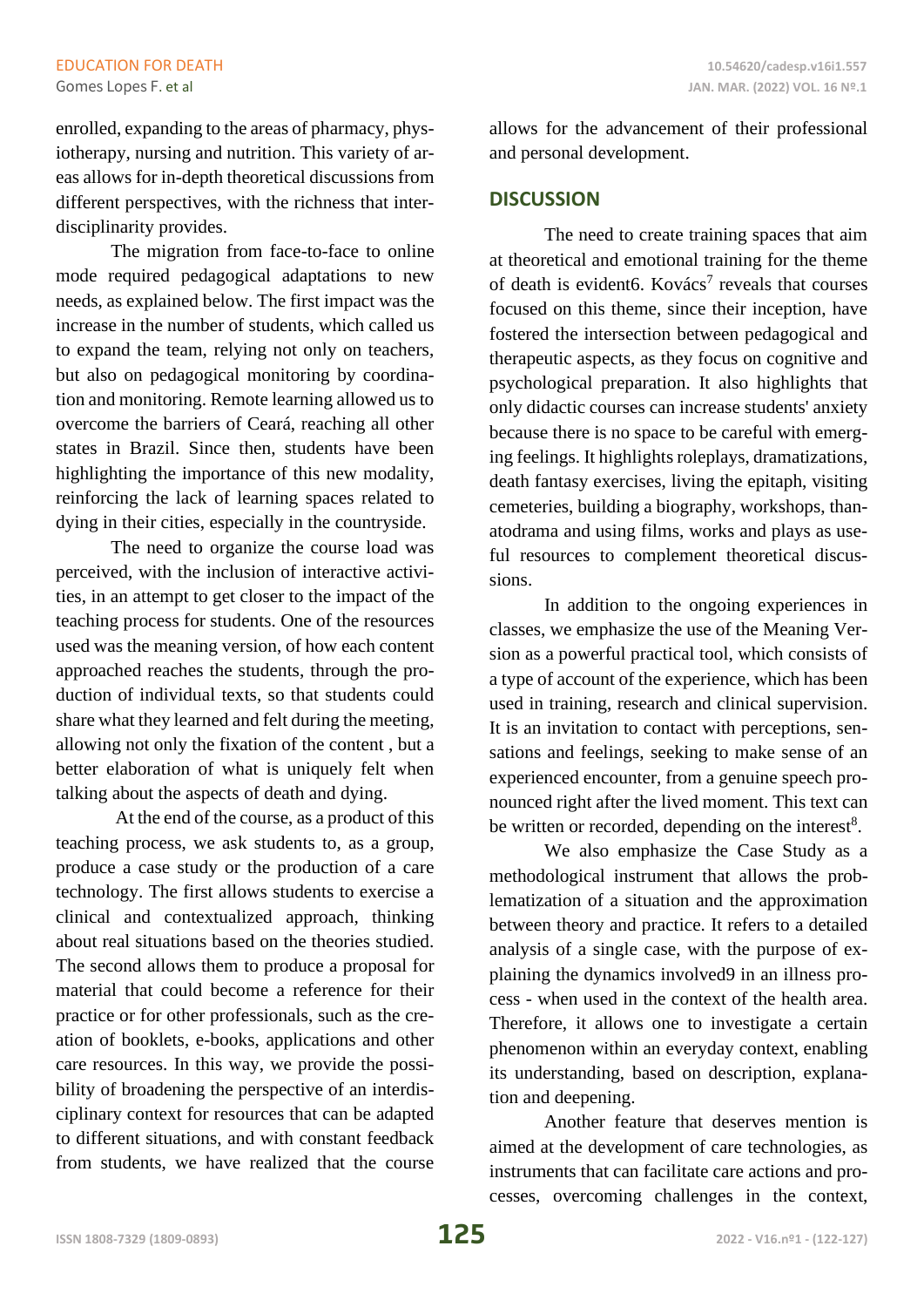mobilizing benefits for patients, families and the health team. Merhy<sup>10</sup> classifies technologies into light, light-hard and hard. The first refer to interventions that are not associated with equipment, but emerge from the production of relationships, such as host groups or facilitation of communication processes; the second depart from structured knowledge that broadens the professional's perspective, such as a discussion of a clinical case or elaboration of assistance flows; and the latter are those involving physical equipment or devices, such as creating applications or paper information. In the course, we propose that students present assistance possibilities through technology projects that allow for a higher quality care that is adapted to the needs of the context in which they are or want to be inserted.

Thus, the Thanatology Training course allows students to improve their theoretical knowledge, reflecting on practice and on the crossings that are interconnected with the phenomenon of death, considering that learning involves plural and multidimensional aspects. For this, the professional needs to be available and open to the topic, with recognition of their adverse sensations and feelings, thus distancing themselves from the desired objectivity in the area of health and emotionally strengthening themselves in the face of the inevitability of death5.

The maintenance of training in the remote mode can be understood as a real-time adaptation, contributing to the qualification of health professionals in the context of the pandemic, based on the development of emerging and necessary skills in this context. One of the biggest challenges for the educational institution was, therefore, to maintain the quality of training in a completely new and wide-ranging model, since the number of students multiplied with the insertion in distance education. All of this becomes challenging, since the transposition of the presential to the remote model requires the incorporation of new active methodologies, in order not to make teaching massive.

Therefore, there was an intense investment on the part of the organizing team in planning new methodologies and evaluation mechanisms that would encourage the engagement of students in the teaching-learning process<sup>5</sup>. Despite the inherent difficulties that arise with the mediation of technologies, the use of this modality has brought several gains, mainly due to the expansion of our target audience, which will certainly promote critical changes in healthcare activities throughout Brazil.

In short, we understand that spaces for teaching about dying, such as these training courses, can facilitate the health care provided by both students and professionals, enabling the recognition and sharing of the difficulties and potentialities facing the encounter with death and dying.

## **FINAL CONSIDERATIONS**

The work with dying is challenging, yet urgent and necessary. Furthermore, there is an evident need for further pedagogical and therapeutic improvement, contributing so that health professionals are available and able to get in touch with this theme that calls them daily. Even if there is no time for training to be completed, opening up to the subject can cause major changes and facilitate contact with the inevitable.

We believe that the creation of these formations can contribute to minimizing the stigma of death, gradually deconstructing these ingrained social conceptions, encouraging each professional or student to multiply this look in their personal and work spaces, with benefits not only for their lives, but also for patient and family care. The feasibility of carrying out this process in the online modality makes us even more empowered, as it allows us to reach spaces in Brazil that would have little or no access to this improvement.